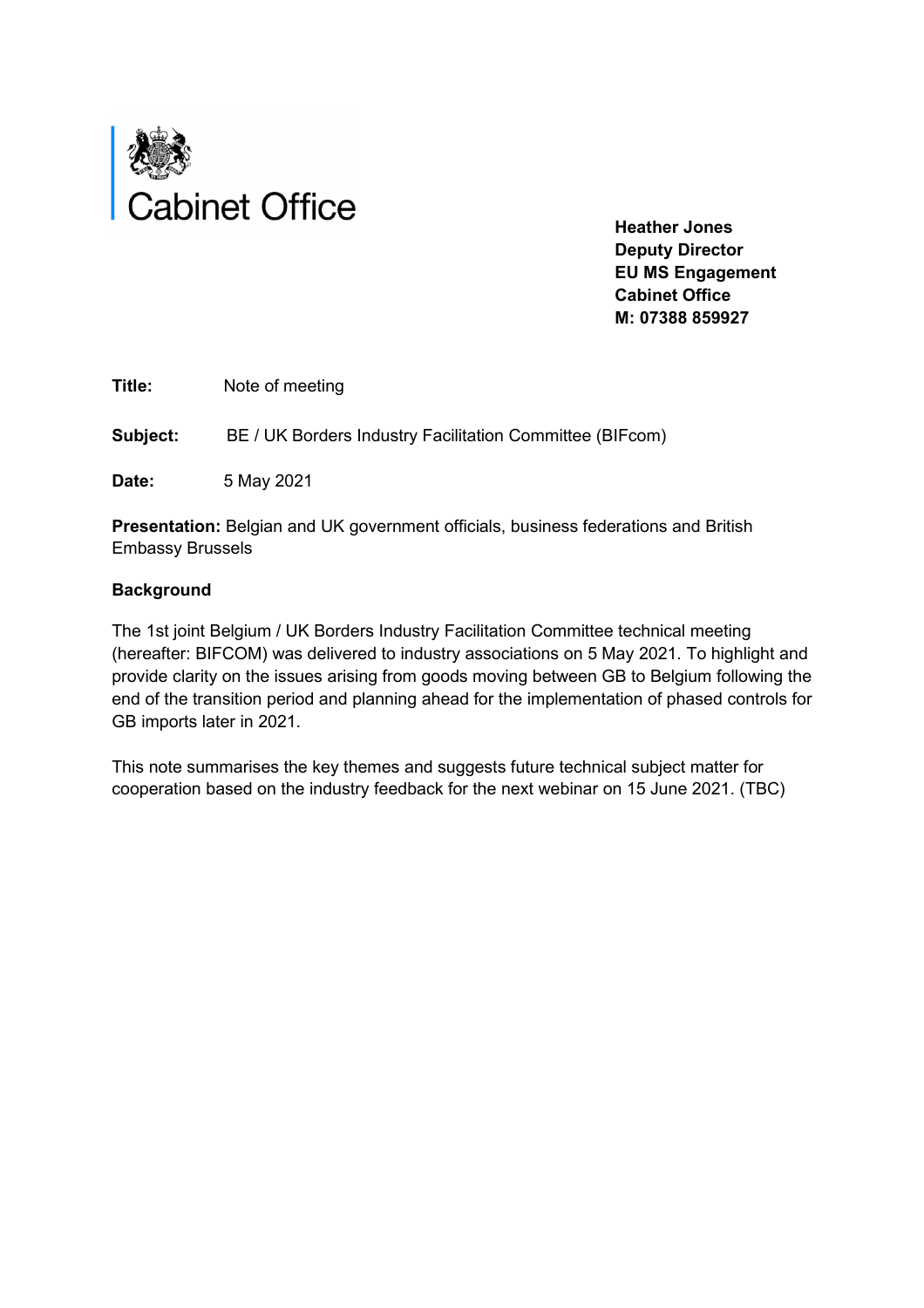# Issues summary

### Customs issues

#### Current issues

**[BE-GB]** Closure of Transit movements - estimated 10% of all T forms BE-GB not closed correctly

**[BE-GB]** GB importers think they are using the delayed declarations process but are in fact simply importing goods without a declaration and are not clear on what they need to do when the declaration becomes due - the phased approach to import controls is causing confusion for GB importers (BOM update needed)

**[Both directions]** Generally, it takes too long for transit offices to communicate with each other and with traders – which has caused delays and a long paperwork trails to follow up *(BOM update needed especially on IE 142 enquiry messages and correspondence)* 

**[Both directions]** Incoterms - traders do not always fully understand their obligations based on incoterms causing problems at the border

**[Both directions]** Systems linking - Lack of systems integration e.g. Safety and Security (ENS) data creates extra burden for traders, carriers and ports

#### Future issues

**[BE-GB]** Fundamental issue of UK port models (temporary storage vs pre lodgement and the "hybrid model"). General lack of clarity reported from several sectors on what the model will look like and what the impacts are of "mixed freight" on RoRo services

A more specific concern raised by Port Sector that the mutually exclusive nature of the models offered fundamental disadvantages for unaccompanied freight over accompanied movements (e.g. at the short straits).

**[BE-GB]** Need for better and more specific guidance including "how to" guides to avoid "a tsunami of problems" at the border when the new UK regimes enter into force in October 2021 and January 2022. *(Action - BOM team)*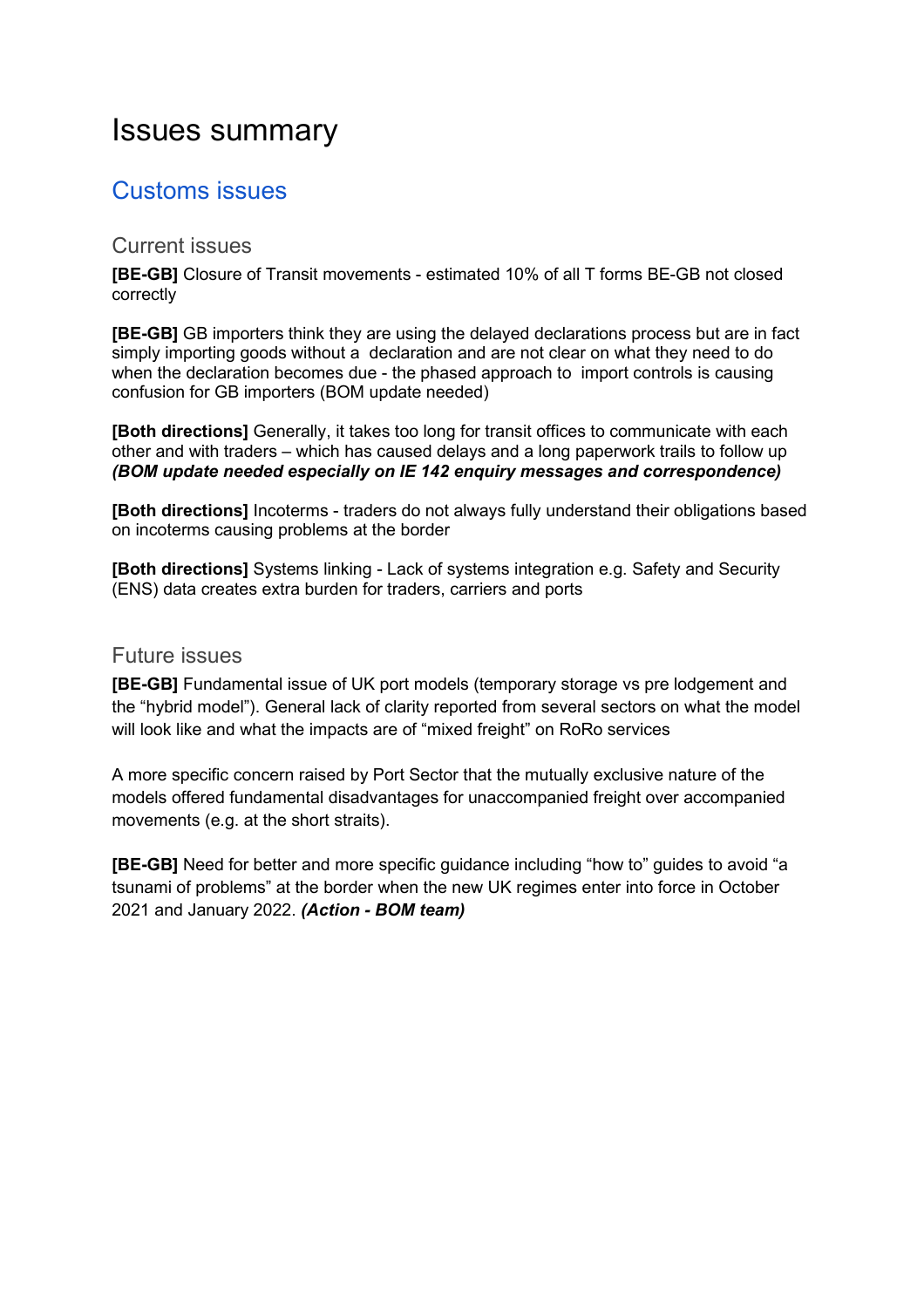### SPS issues

#### Current issues

*NB: current issues focus on GB-BE route as UK has yet to implement SPS controls*  **[GB-BE]** Groupage - established issue, requires separate session

**[GB-BE]** Paperwork mistakes - UK companies submitting incorrectly completed EHCs e.g. pagination errors, no signatures, no signatures against deletions or on blank pages, different languages used, certificate numbers not on each page, authorisation numbers on the EHC and package do not tally, use of 'made in Europe' on goods, missing pages. Has improved since January but still presents issue. *(Action - BOM team)* 

**[Both directions]** Lack of systems interconnectivity - TRACES NT and IPAFFS (DEFRA import system) do not integrate with one another and means processes for traders is more burdensome and will increase the risk of mistakes. *(Action BOM team)* 

**[Both directions]** - Export Health Certificate (EHC) requirement for Vehicle Registration Number (VRN) at time of EHC creation. VRN is not always known and this is an issue for supply chain management. *(Action BOM team)* 

#### Future issues

**[BE-GB]** Lack of digitisation - UK model assumes all paper EHCs with little digitisation. Makes life harder for all involved. (*DEFRA response - plans to make plant systems digital wider digitisation being looked into) (Action - BPDG LTS team)* 

**[BE-GB]** Lack of digitisation Action BOM / EU MS team (for annexes)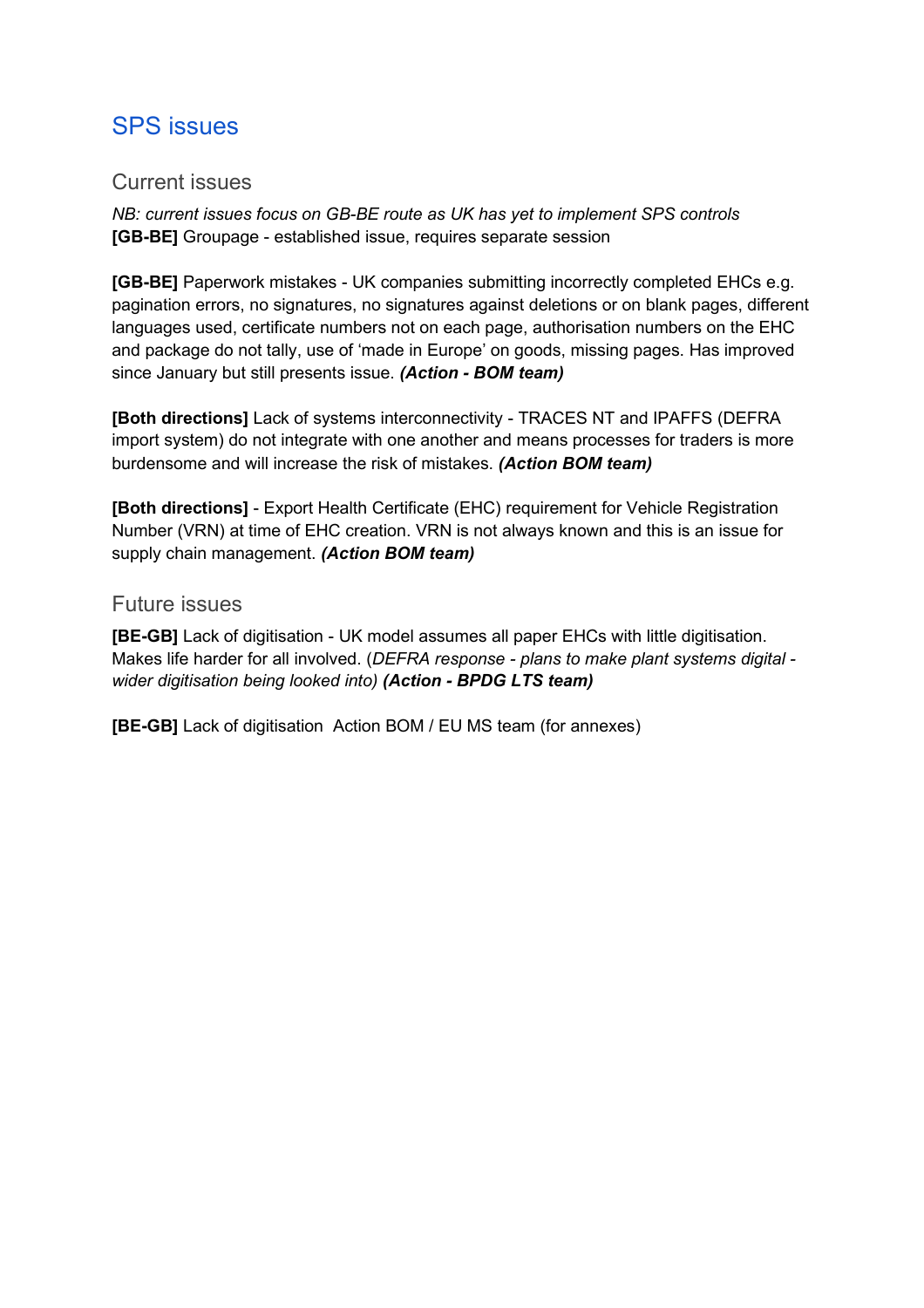# UK-Belgium Borders Industry Facilitation Committee (BIFcom) - full minute

### Part One: Logistics / Customs

#### **Freight - BE**

Current Issues:

- Volume of undischarged Transit forms issued BE-GB with the Office of Destination in the UK.
	- 10% are not closed properly at the Office of Destination
- Border Operating Model offers 3 types of clearance
	- Full border clearance CSFP Customs freight simplified procedures
	- EIDR Entry into declarants records
	- Creates false impression for GB importers that they are using the delayed declarations but they are not in fact - think they just need an EORI number

#### Future issues:

- Pre lodgement and inventory linked model how will it work?
- Phase 2 / Phase 3 (October/Jan) we want to have a clear view on the procedures for importers to the UK with handbooks and practical guides on these issues
	- We are "expecting tsunami of problems"

#### **Freight - UK**

- We are seeing similar problems on both sides of the channel.
- Specifically goods requiring inspections, checks and licensing, especially SPS goods. However things have improved on this front since January.
- There is still confusion around transit movements and industry expects more streamlined communication on transit. It takes too long for transit offices to speak with each other.
- Incoterms traders do not understand their obligations based on incoterms
- Port infrastructure on UK side confusing
	- Leading to non compliance

#### **Port sector - UK**

- We would like to acknowledge the work of members and industry on this
- Transit discharge is an issue
- There is a lack of interface between systems capturing data e.g. ENS data
- Future issue: SPS
- Port infrastructure and models people in port sector want more guidance on how this will work
- Accompanied freight has fared slightly better than unaccompanied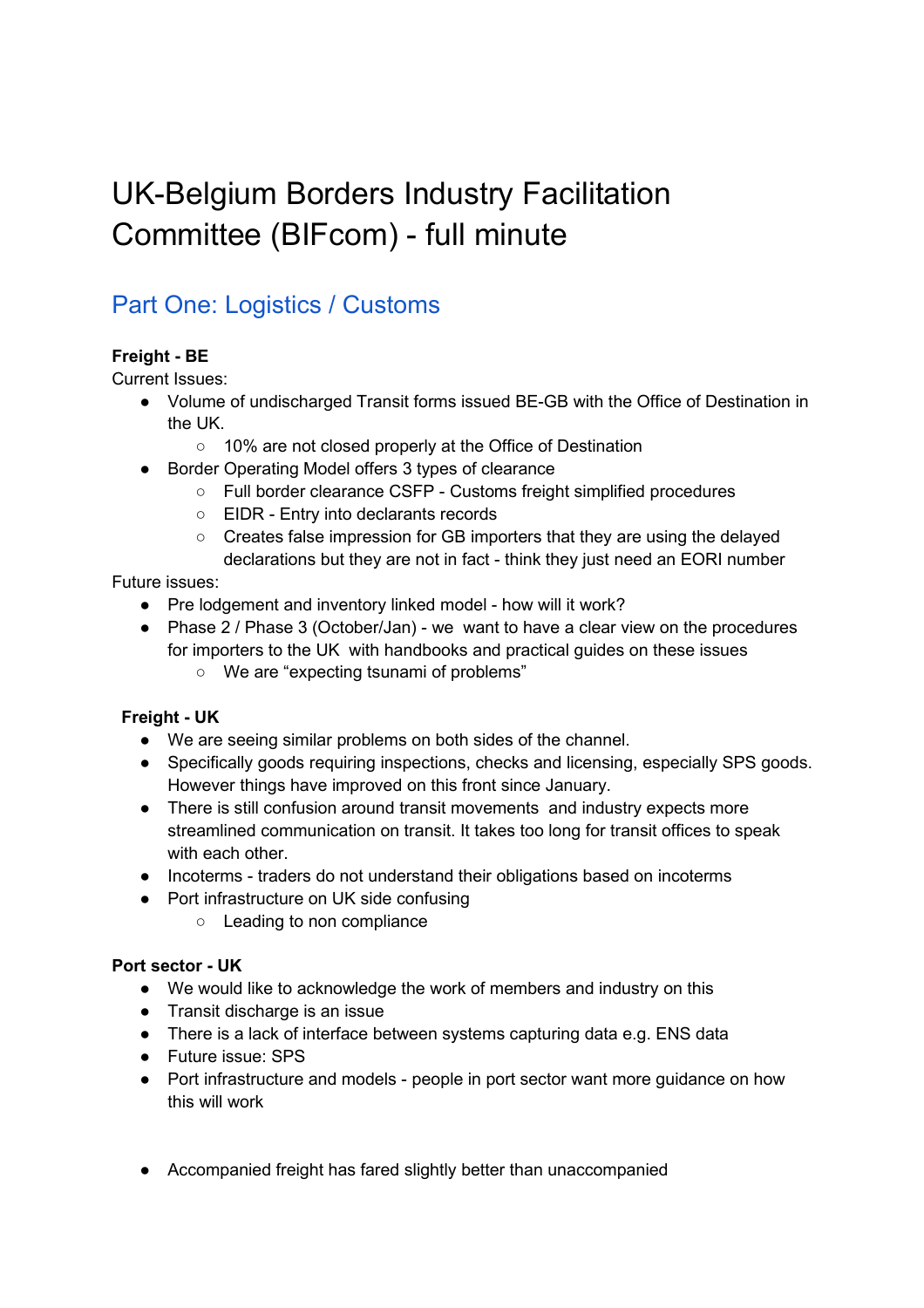- Imports from UK to EU bouncing back to "almost normal" levels
- IE-UK sailings halved, there are more direct routes IE-mainland EU

#### **Port Sector - Belgium**

- Ports Covid had a big impact and also the uncertainty from companies from 1 January meant we didn't see the volumes we expected.
- Containers were a different story because there we had extra volume coming in due to transhipment, but that it is a decision of the ship owners, coming to a EU port rather than straight to a UK port.
- Problem with cargo going to non-inventory linked ports, compared to the inventory linked ports.
- The industry have concerns with the current BOM and the management of pre lodgement locations and temporary storage especially in the hybrid model.
	- Routings change regularly as it is a dynamic model
	- The way the UK is implementing these controls makes it impossible for traders to know which formalities they will need to do at the port
	- Serious risk of cargo being stuck in UK ports as a result of this
	- In particular, restrictions differences between temporary storage and pre lodgement is confusing and traders will not understand this. Also this is about disrupting of the Level Playing Field:
		- They believe this favours short straits accompanied over non short straits unaccompanied and they have grave concerns about that

#### **Logistics sector UK**

- Different approaches to the implementation of the EUMS rules makes enforcement challenging for members - it also makes it hard to know what you need for each route (Action EU MS team / BOM - annexes)
- Groupage still an issue need to think about practical ways to organise the ways traders move their products - Action - "How to" guides
- SPS would be good to have greater operability and cooperations between systems e.g. using better APIs - plea to lobby EU COM for this
- Looking ahead traders on EU side need to be clear on what they will be faced with when the changes are implemented and simple guidance provided by UKG (Action BOM)
- Incoterms are important and clearer simpler guidance is needed on the costs and risks associated with the different terms. Action BOM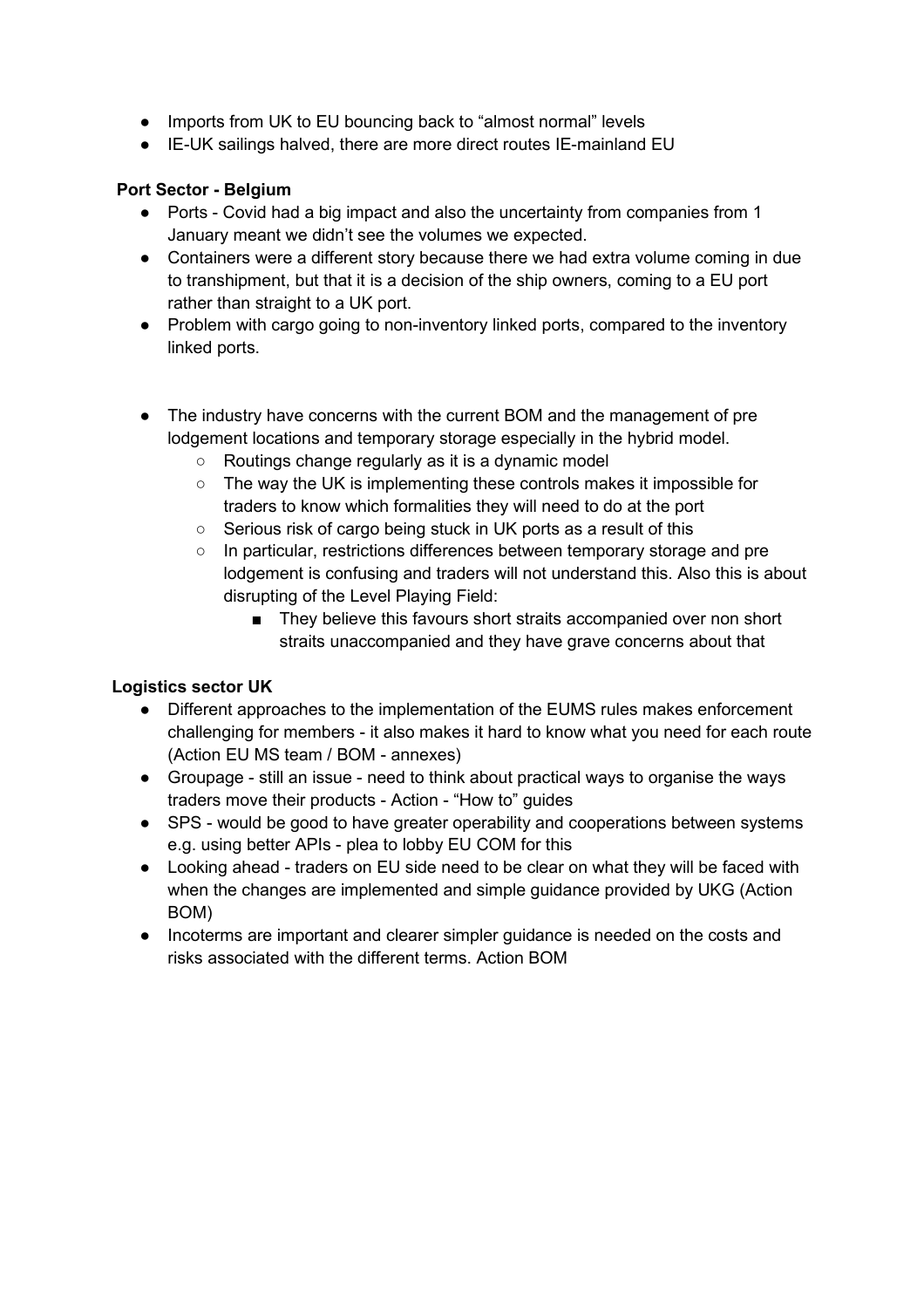### Part Two: SPS

#### **Federal Agency** for the **Safety** of the **Food Chain** (FASFC)

Since 1 Jan lot of problems with goods from the UK

- Mainly paperwork getting better, but still not good certificates not always correct, so remains a need to ask for replacements
	- Then issues with having to look at UK lists where sometimes both members are mentioned
	- Some points that are not filled in accordingly to the legislation
	- $\circ$  No authorisation numbers on the certificates and also the UK authorisation list is not complete or there are faults on the lists
	- Can't put EC as part of the authorisation as no longer part of the EU
	- Northern Ireland, the goods are still free to come in
- UK not using TRACESNT is an issue would be much easier if the UK used **TRACES**

#### **DEFRA**

- Understand the challenges presented from the UK side and continue to work hard with Industry to support them through the changes. Ongoing commitment to support GB exporters present correct documentation. *(Action BOM and how to guides)*
- Groupage for imports to the GB DEFRA are investigating the possibilities of new regimes for UK groupage imports.
- DEFRA are looking at the truck licence plate requirement on the EHC, there is an update coming.
- DEFRA are arranging a series of events on the import regime.

#### **UK industry**

- Structural problems now being faced
	- Since Jan 2021, Food and drinks exports to the EU are down 70% compared to 2020
	- $\circ$  In February exports to the EU were down 40%, equivalent to moving from a billion to 500 million. Exports to Belgium were 25% lower than in 2020.
	- Cheese exports down 64%, beef down 77%, fish down by a third, milk and cream exports up by 90% and chicken down by 79%.
- SPS is the biggest blocker on exports, 24 hour prenotification affects the supply chains, increasing cost and time .
- Meursing codes When you're claiming preference but still getting asked by the authorities to produce these meursing codes. A lab analysis to make sure you got the right code costs about £500 each time.
- 70% of members are reporting issues around groupage particularly with SPS loads
- EU Composite Products procedures introduced on 21 April 2021 have seen imports into GB fall by 14%.
	- Action to send these stats from FDF to the BIFCom
- Certification and the interpretation at BCPS, increasing time and cost
- Groupage in both directions. Increased unnecessary journeys with half loads
- Fresh meat can no longer be exported from the EU to the UK and back to the EU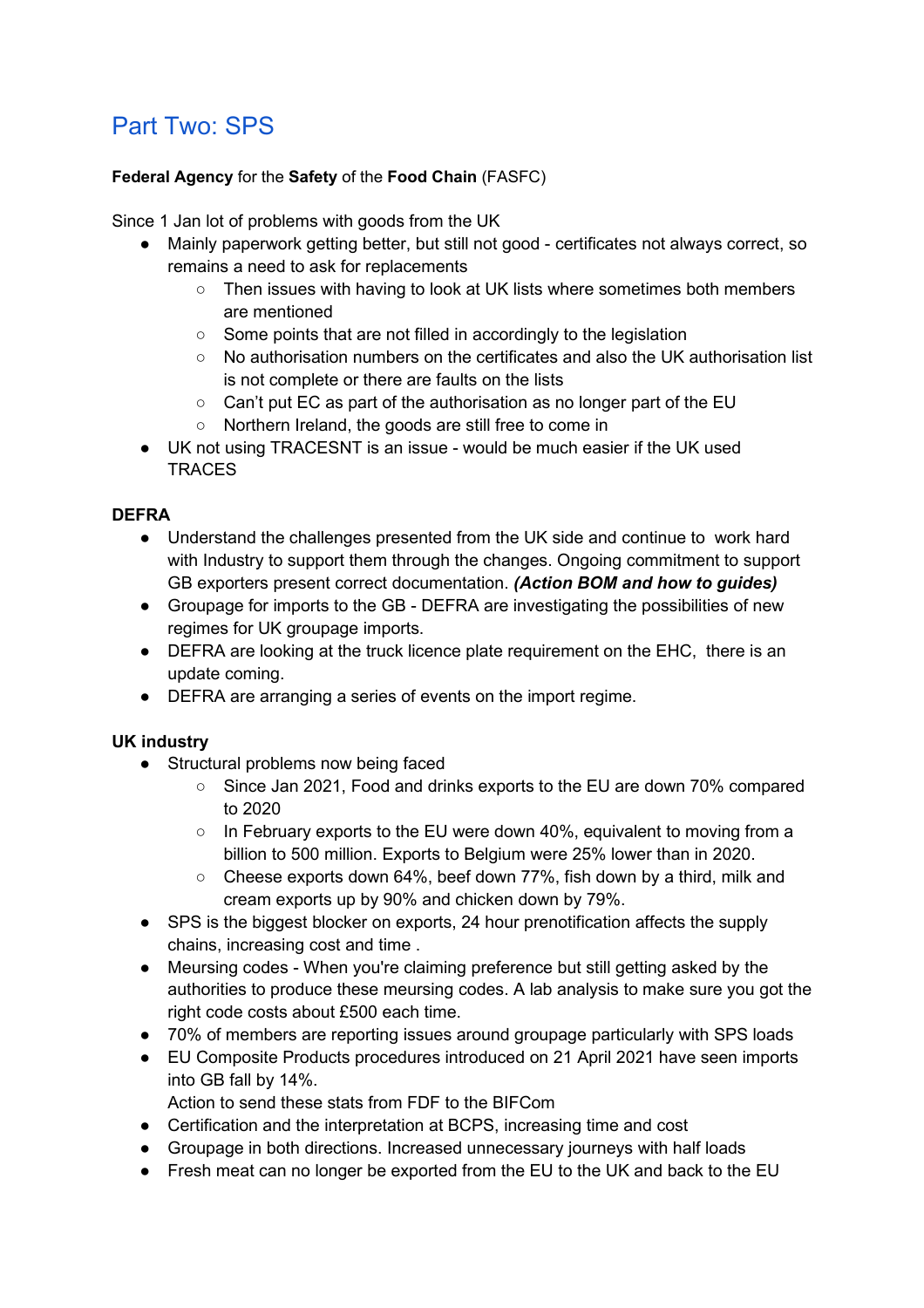- VRNs on the EHC at time of creation not always possible
- TRACES / IPAFFS connectivity and also with ECHO
- We need paperless systems as a matter of urgency in light of COVID pandemic
- Supply chains might have a processing plant in one MS, a store in another and something else in another MS - how will this be signed by a vet? May need specific session

# Officials to Officials Meeting

### Review of meeting / next steps

Agreed actions:

- Explain acronyms in annex to this document of abbreviations database to support BIFCOM
- FDF stats quoted (attributed clearly to that source) to be circulated
- Specific technical sub groups focusing on
	- SPS
	- Groupage and Transit procedures sector
		- To link with existing work from both UK and Belgian administrations in this space

#### **Provisional date of next meeting: 15th June 1000/1100 to 1200/1300 (GMT/CET)**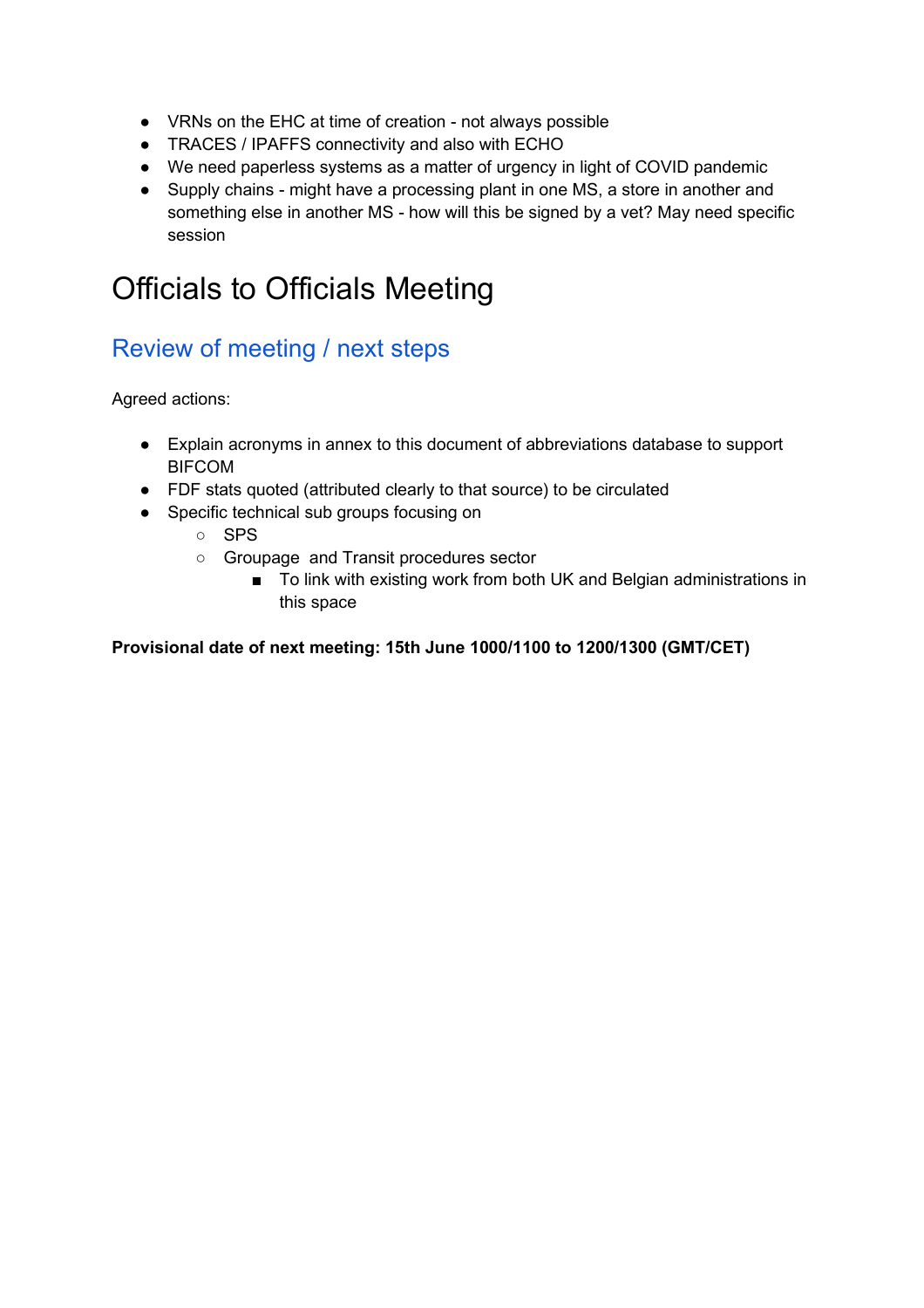## Issues Summary - Current top issues (to be completed and scored in course)

| ID | <b>Issue</b>                                                                                                                                                                                                                                        | <b>Responsible</b><br>departments | <b>Agreed</b><br>priority | <b>Response / Resolution</b> |
|----|-----------------------------------------------------------------------------------------------------------------------------------------------------------------------------------------------------------------------------------------------------|-----------------------------------|---------------------------|------------------------------|
| 01 | <b>Closure of transit movements - estimated 10% of all</b><br>Transit movements BE-GB are not closed correctly-<br>causes issues for traders, intermediaries and customs<br>authorities with increased need for manual intervention and<br>chase up | <b>HMRC</b>                       |                           |                              |
| 02 | Confusion of GB traders around declaration types                                                                                                                                                                                                    |                                   |                           |                              |
| 03 | Transit office communication time - Related to issue<br>[01] - there is a delay in the communications between the<br>transit offices across Europe which causes                                                                                     | <b>BOM</b> team                   |                           |                              |
| 04 | <b>Incoterms</b> - Lack of trader understanding of incoterms                                                                                                                                                                                        |                                   |                           |                              |
| 05 | <b>SPS</b> - Biggest blocker on exports                                                                                                                                                                                                             | <b>DEFRA</b>                      |                           |                              |
| 06 | <b>Digitisation - Paperless systems needed urgently</b>                                                                                                                                                                                             | <b>DEFRA</b>                      |                           |                              |
| 07 | Need for better and more specific guidance - 'How to'<br>guides to avoid tsunami of problems" at the border when<br>the new UK regimes enter into force in October 2021 and<br>January 2022                                                         | <b>BOM Team</b>                   |                           |                              |
| 08 | Paperwork mistakes - Pagination errors, no signatures,<br>no signatures against deletions or on blank pages, different                                                                                                                              | <b>BOM Team</b>                   |                           |                              |